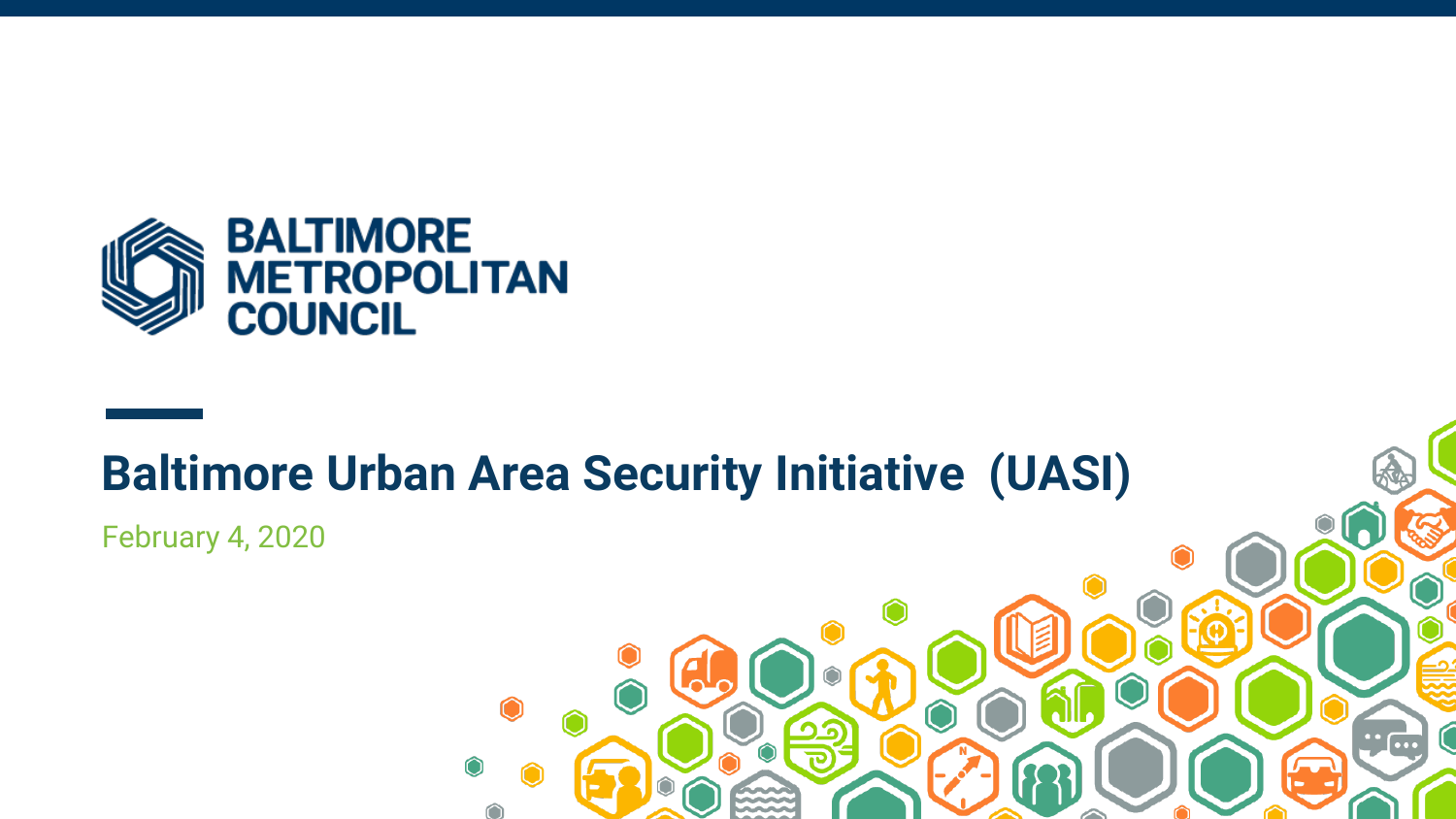## **Baltimore UASI**

- The Urban Area Security Initiative (UASI) is a grant program through the Department of Homeland Security (DHS) Federal Emergency Management Agency (FEMA)
- Provide funds to eligible entities to support state, local, tribal, and territorial efforts to prevent terrorism and other catastrophic events.
- The UASI is comprised of
	- Cities: Baltimore & Annapolis
	- Counties: Anne Arundel, Baltimore, Carroll, Harford, and Howard



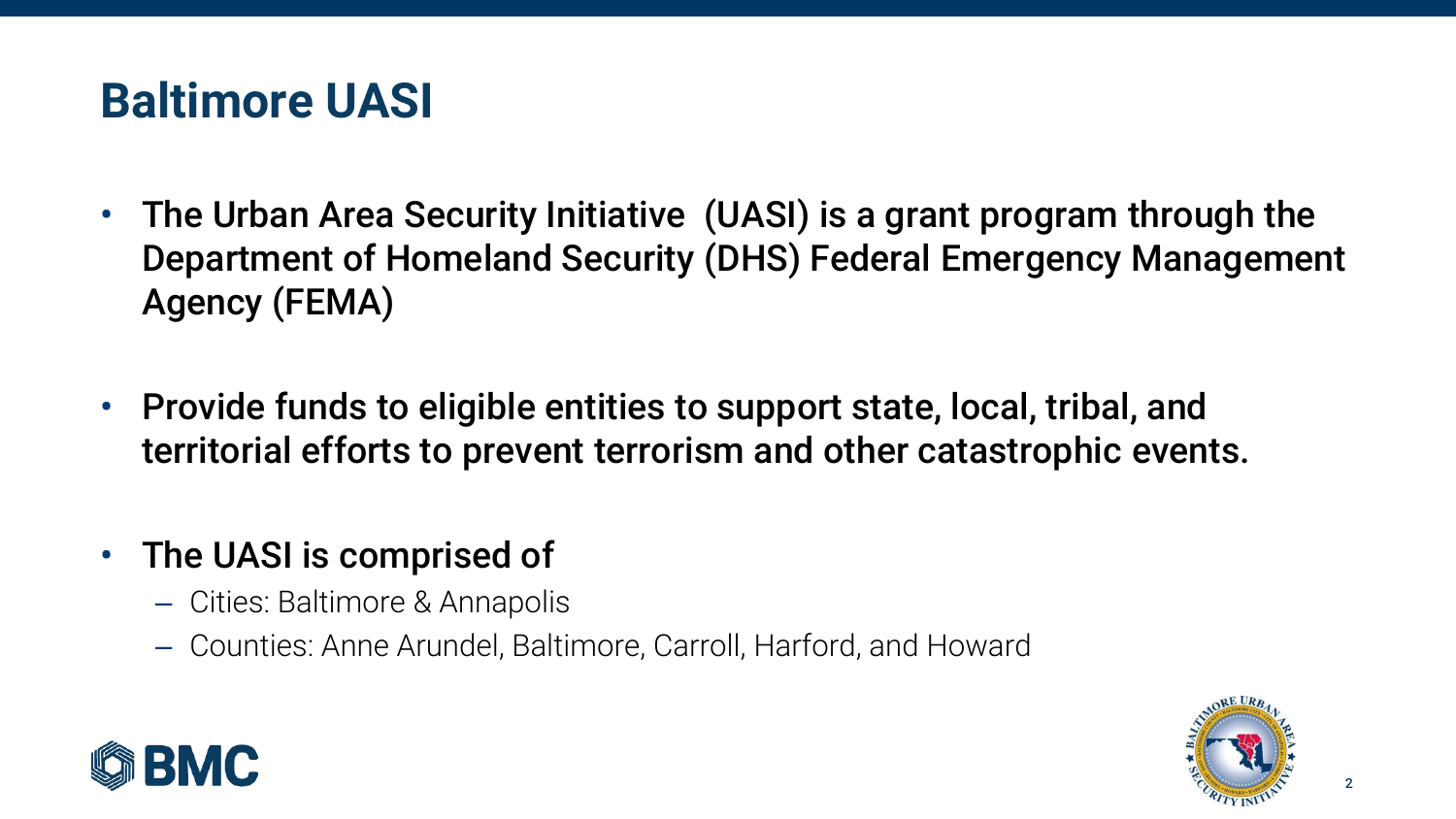## **Baltimore UASI**

S



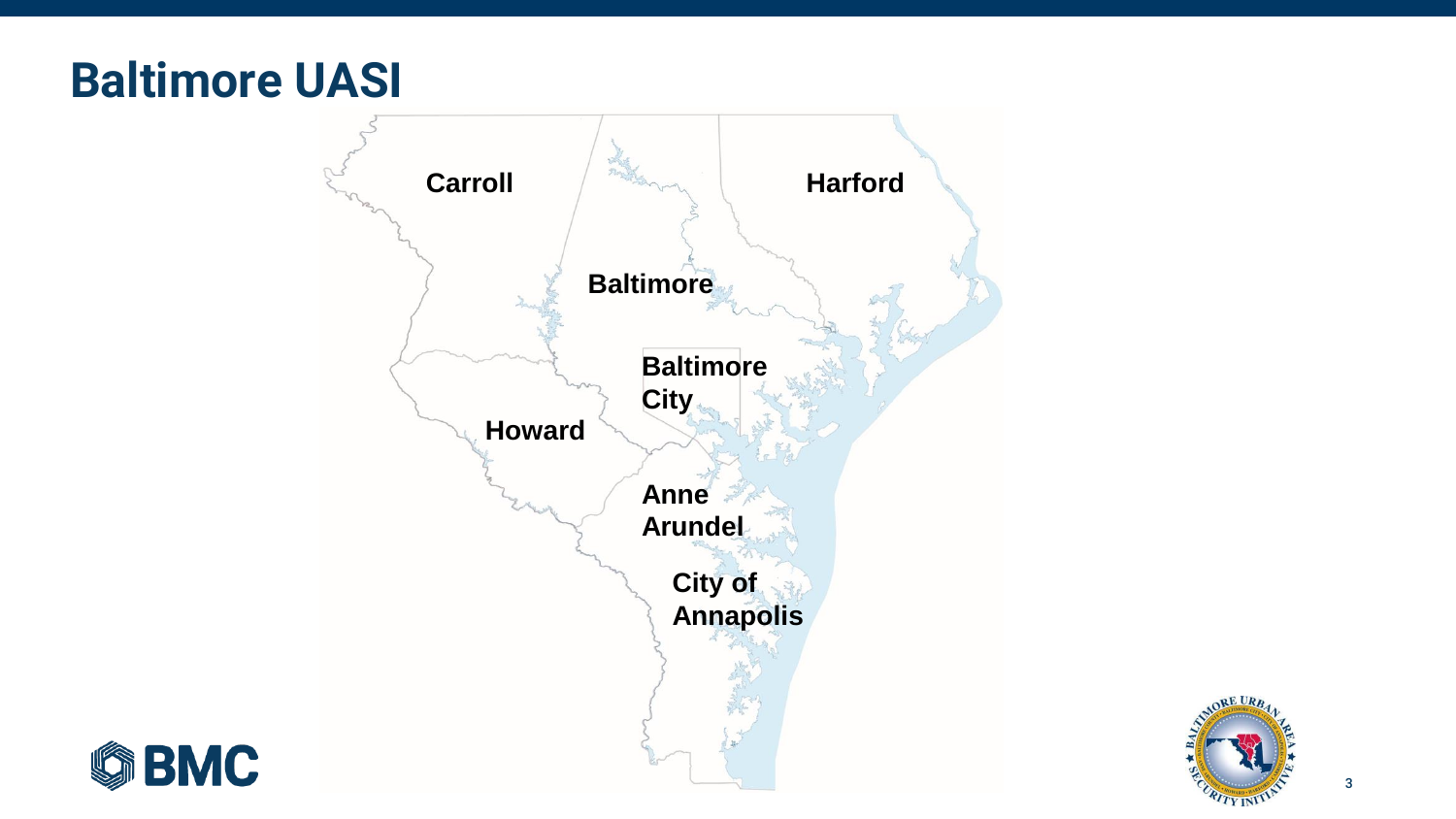## **Baltimore UASI Structure**

- Baltimore City is the core city.
- Representatives from each jurisdiction comprise the Baltimore Urban Area Security Work Group (UAWG).
- The Executive Board of the UAWG consists of the Directors of each jurisdictions emergency management agency.
- Regional planning efforts are executed by Committees that focus on specific mission areas such as Law Enforcement, Specialist Operations, Transportation and Public Works etc.



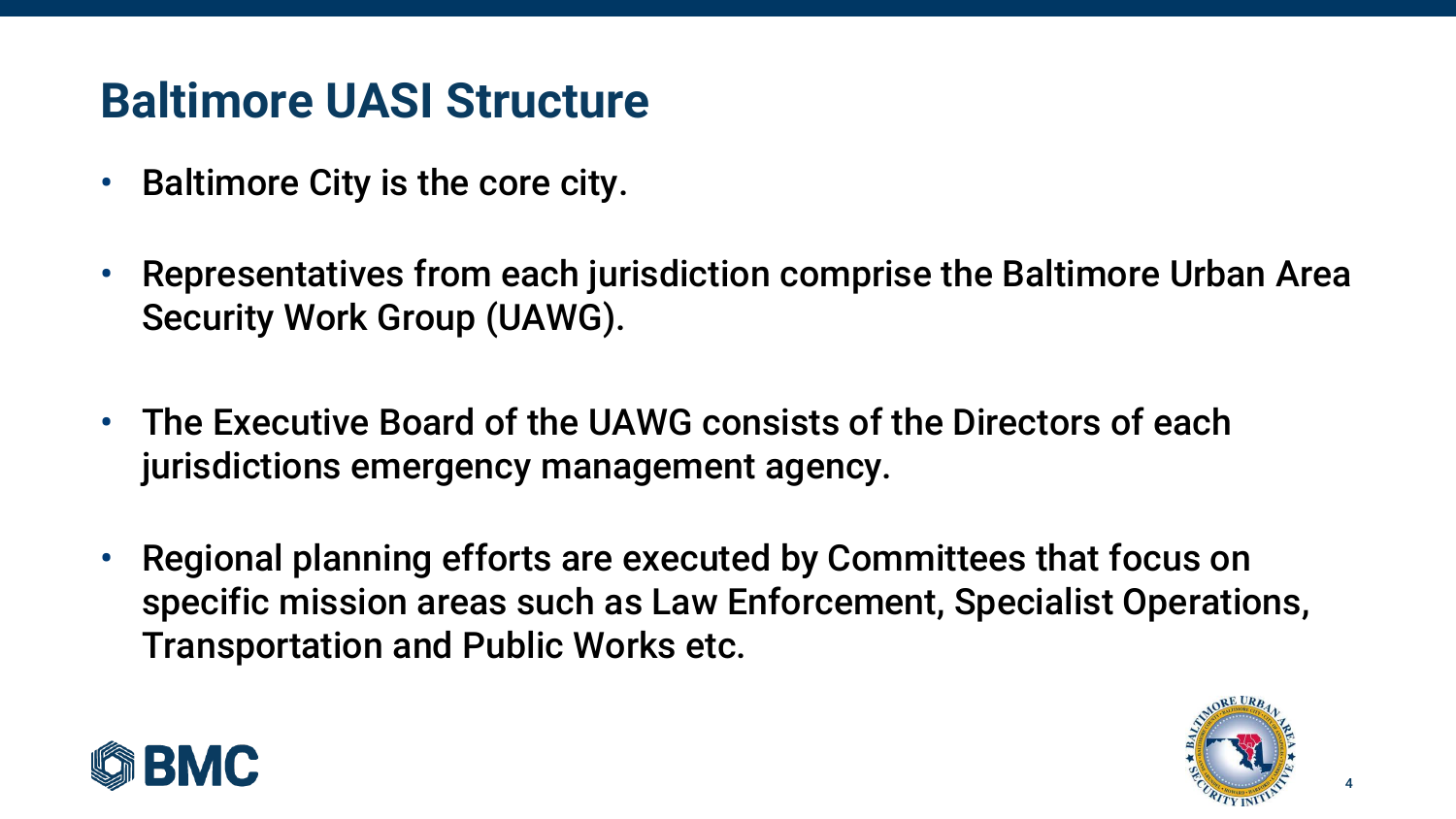### **Baltimore UASI Structure**







5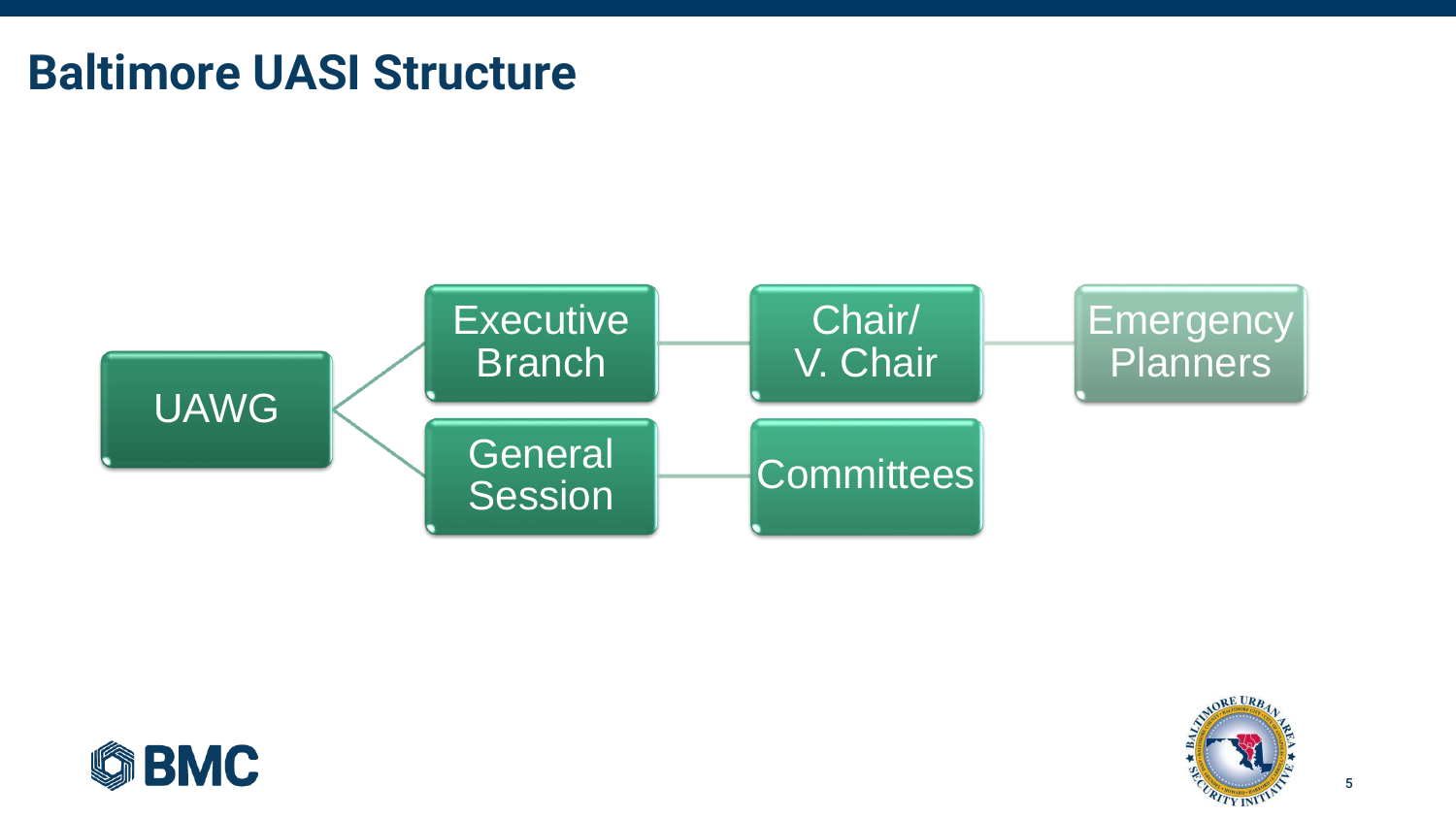# **Baltimore Metropolitan Council**

#### Vice Chair

- Restructure and formalize UAWG polices and procedures
- Support regional coordination and planning efforts
- Act as Liaison for the state and locals

#### **Emergency Planners**

• Execute Regional Catastrophic Preparedness Grant Program (RCPGP) on behalf of the UASI



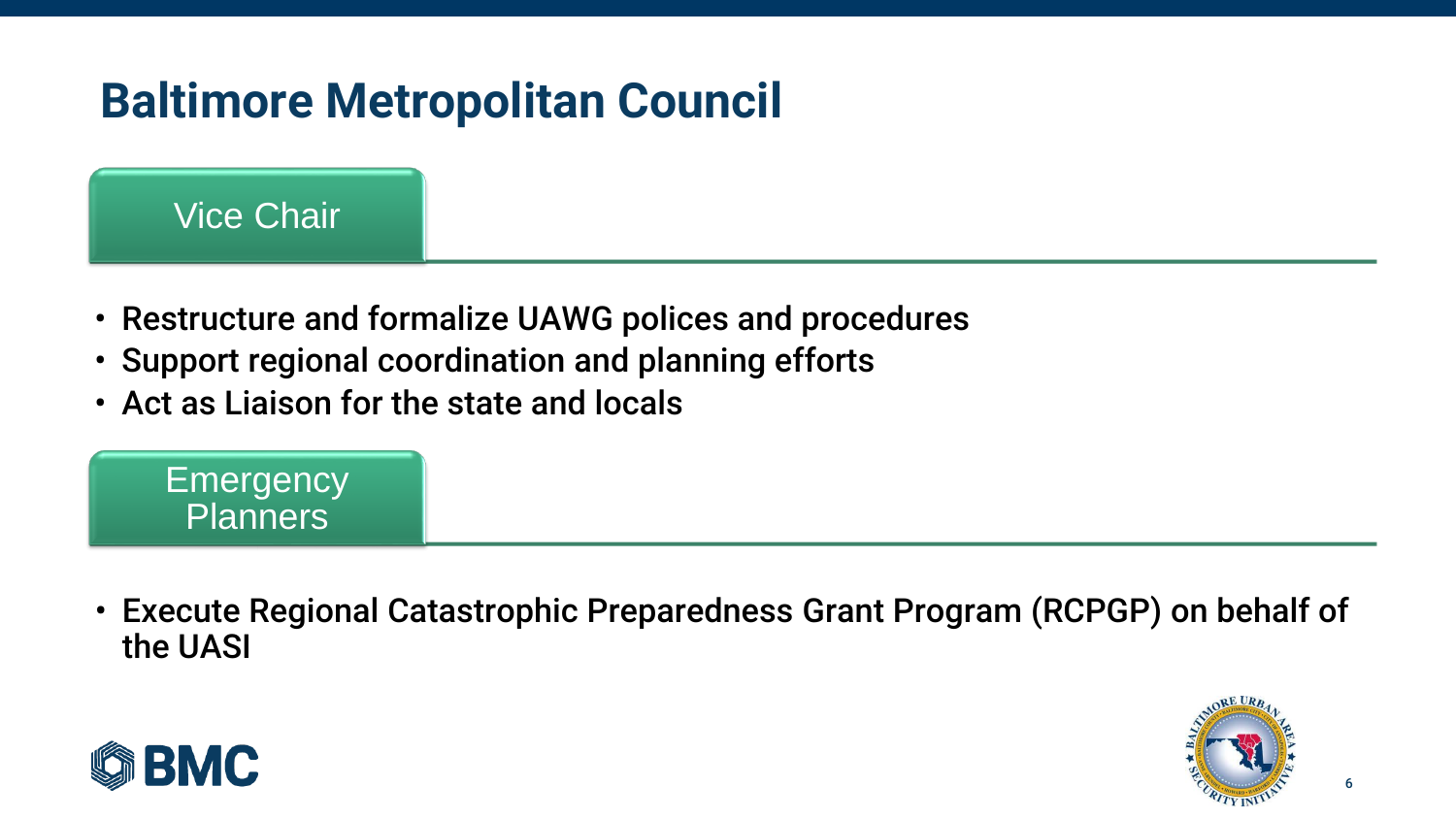### **RCPGP**

- Regional Catastrophic Preparedness Grant Program (RCPGP) is a three year program.
- 10 grants nationwide were awarded, each working to create a product specific to their area but also capable of presenting their work on a national scale.
- The Baltimore UASI project will focus on the Logistics and Supply Chain Management (Food and Water).